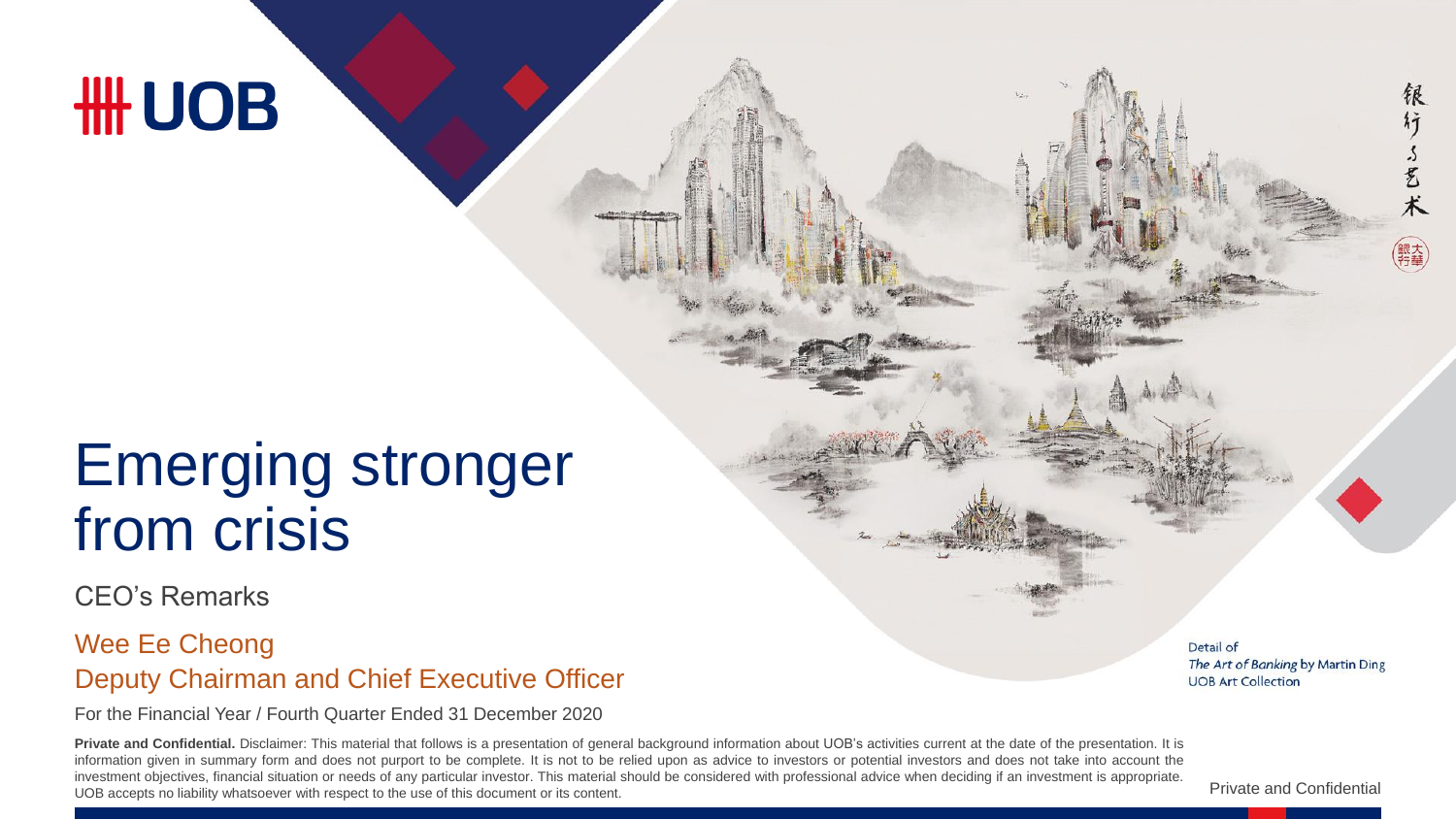### **HH UOB**

## **Summary** of FY2020 results

|                             | <b>FY20</b>        | YoY        |
|-----------------------------|--------------------|------------|
| <b>Operating profit</b>     | \$5.0 <sub>b</sub> | $-10%$     |
| <b>Net profit</b>           | \$2.9 <sub>b</sub> | $-33%$     |
| <b>Cost/Income ratio</b>    | 45.6%              | $+1%$ pt   |
| <b>Credit costs</b>         | 57bps              | $+39bps$   |
| <b>NPL ratio</b>            | 1.6%               | $+0.1%$ pt |
| <b>Gross customer loans</b> | \$281b             | $+5%$      |
| <b>CET1 ratio</b>           | 14.7%              | $+0.4%$ pt |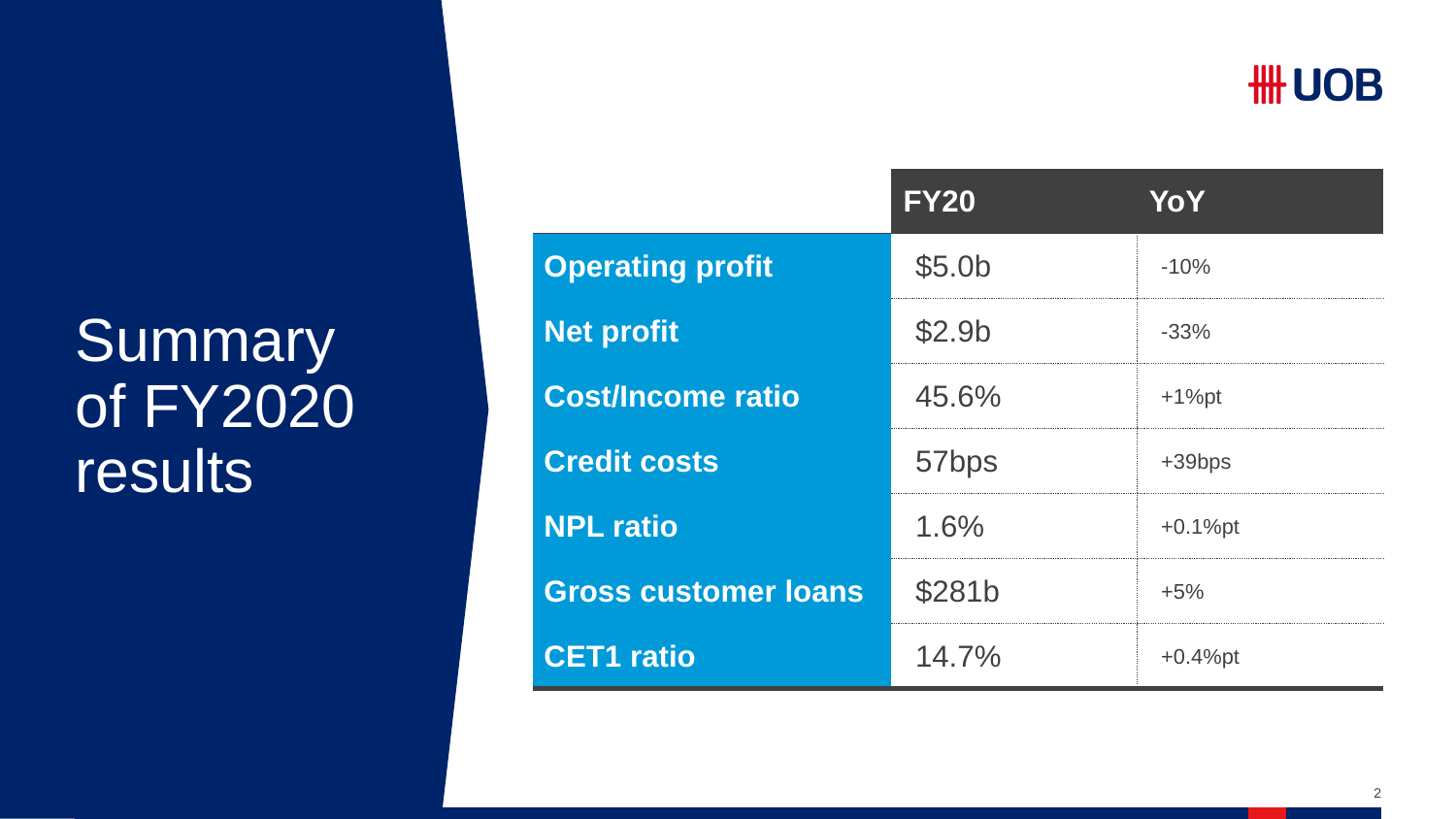

**1 2020 full year performance** Staying resilient to emerge stronger from the crisis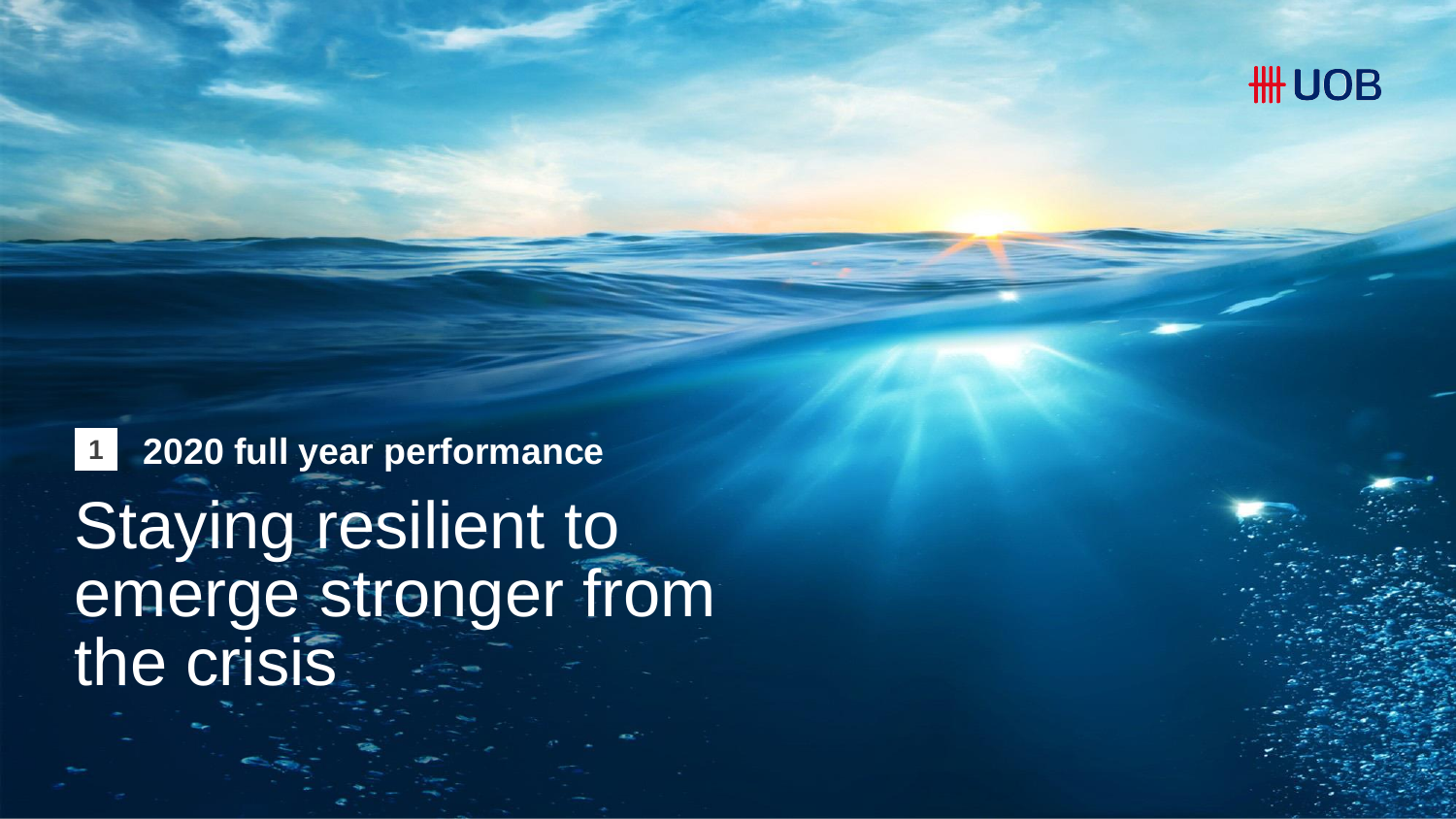

Our books are resilient

|  |  | Macroeconomic outlook is improving |  |  |
|--|--|------------------------------------|--|--|
|--|--|------------------------------------|--|--|

- Completed extensive review of loan book **2**
- **3**
- Portfolio is resilient and well-collateralised
- Expect reduction in credit costs in 2021 **4**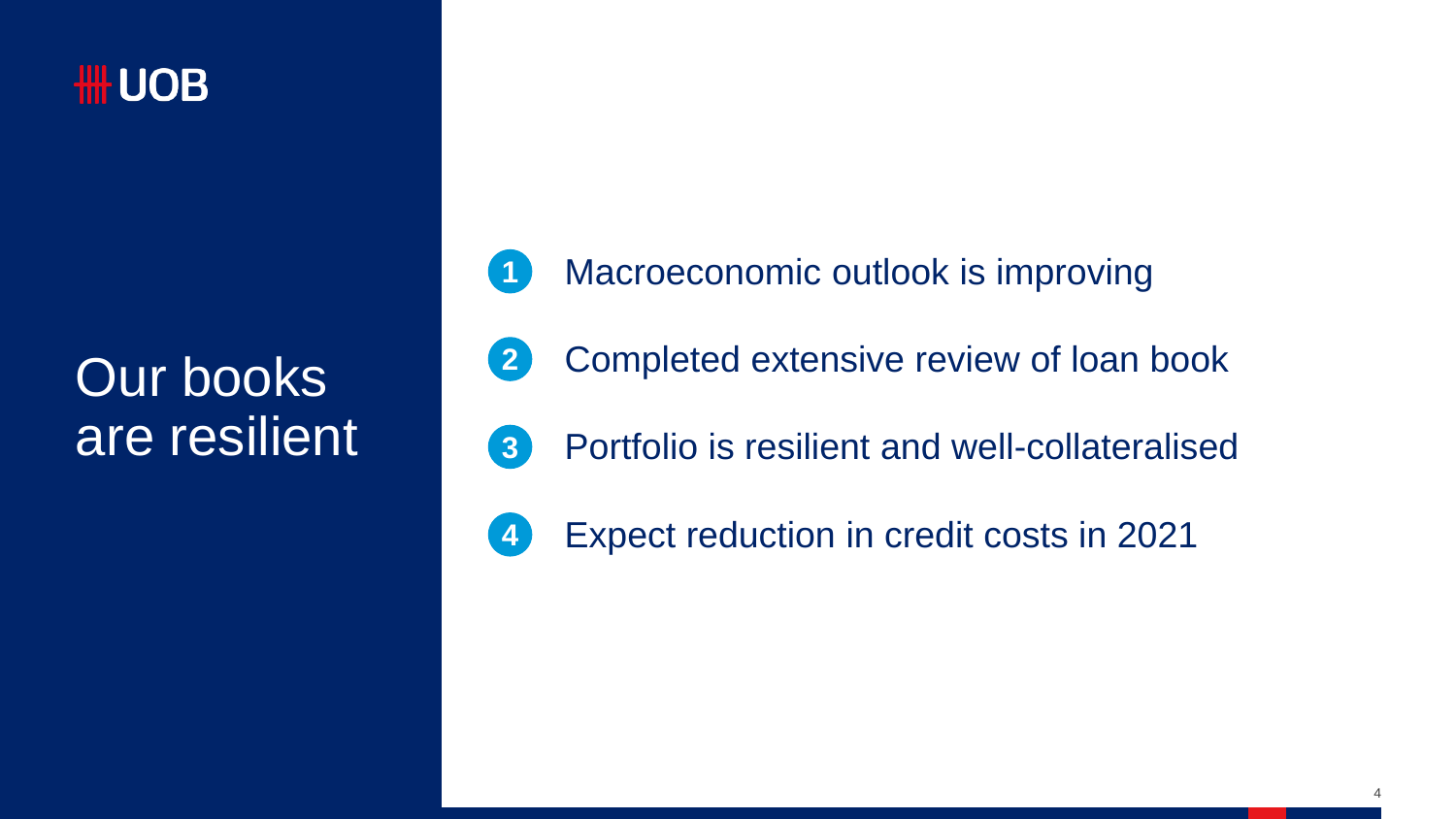

**Digital** investments reaping rewards

Accelerating customer acquisition and engagement across the region through our digital platforms

# **67%** of UOB customers served via our<br> **67%** digital platforms, +8%pt vs. 2019<sup>1</sup>



**48% of new individual customers in Thailand and Indonesia, where we launched TMRW, were on-boarded digitally**

**Our investments in digital capabilities enabled us to acquire and to serve our customers even during COVID-19 restrictions**

Singapore-only

<sup>1.</sup> Analysis of individual customers who used at least one channel of the bank in last 12 months in Singapore, Malaysia and Thailand

<sup>2.</sup> Compared against "physical-only" customers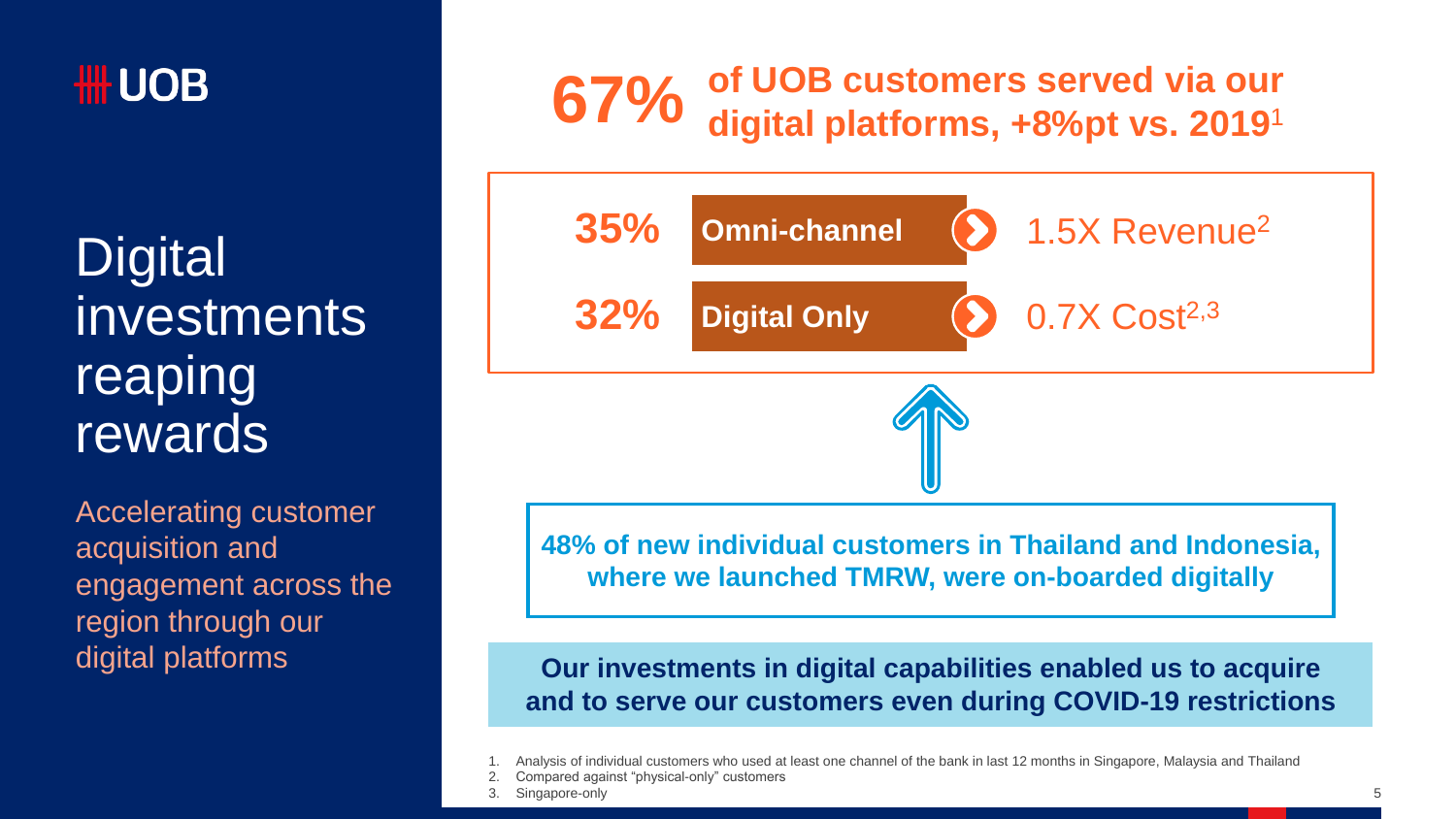

## **Hardwiring** sustainability in our strategy

Across all business lines

# **Forging a Sustainable Future for ASEAN**

**Balancing growth with stability**

**Sustainable growth for the seven sectors driving ASEAN development:**

- Real Estate sustainable finance
- Smart City sustainable finance
- Green Circular Economy

#### **Sector solutions:**

- Green Building Financing
- U-Solar
- Plastic Recycling Ecosystem

#### **WHOLESALE ASSET MANAGEMENT WEALTH MANAGEMENT**

**Integrated sustainability into wealth management product and advisory framework**

• 100% product partners have ESG considerations integrated into investment processes

**ESG-focused strategies and products:**

- Investment funds
- Green bonds
- Structured solutions

**Increased ESG-themed transactions in FY20**

**Signatory to the Principles for Responsible Investment**

**Industry recognition for sustainable funds:**

- Top Environmental Social and Governance Performance
- Global Compact Performance
- Temperature Alignment Award

#### **ESG-focused strategies and products:**

• Launched 4 equity and fixed income solutions regionally

**8 awards 4 new funds**

**\$11b total sustainable financing 4x new loans in FY20 vs FY19**

ESG: Environment, Social and Governance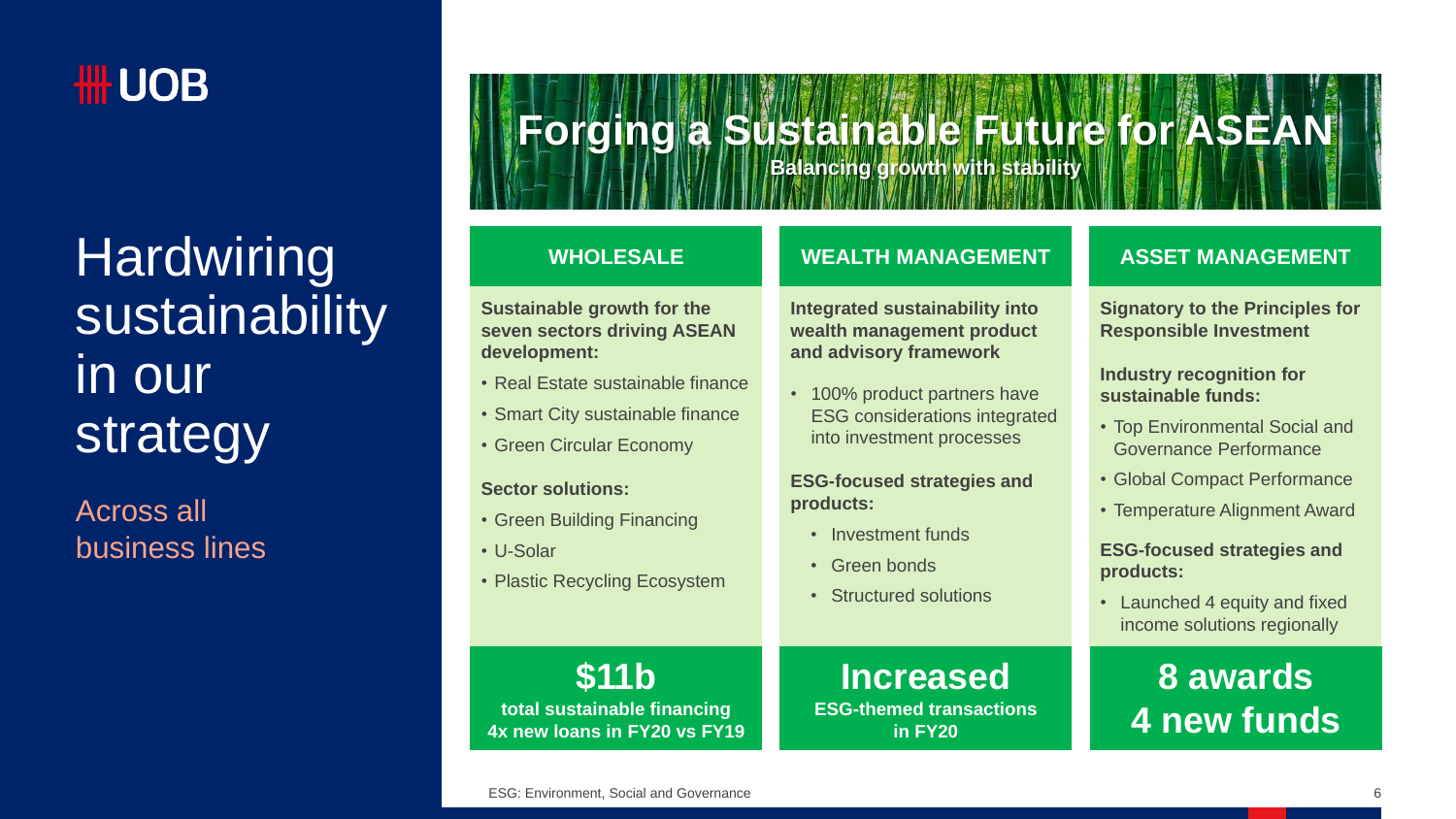

### Growing our own timber

To nurture a futureready workforce

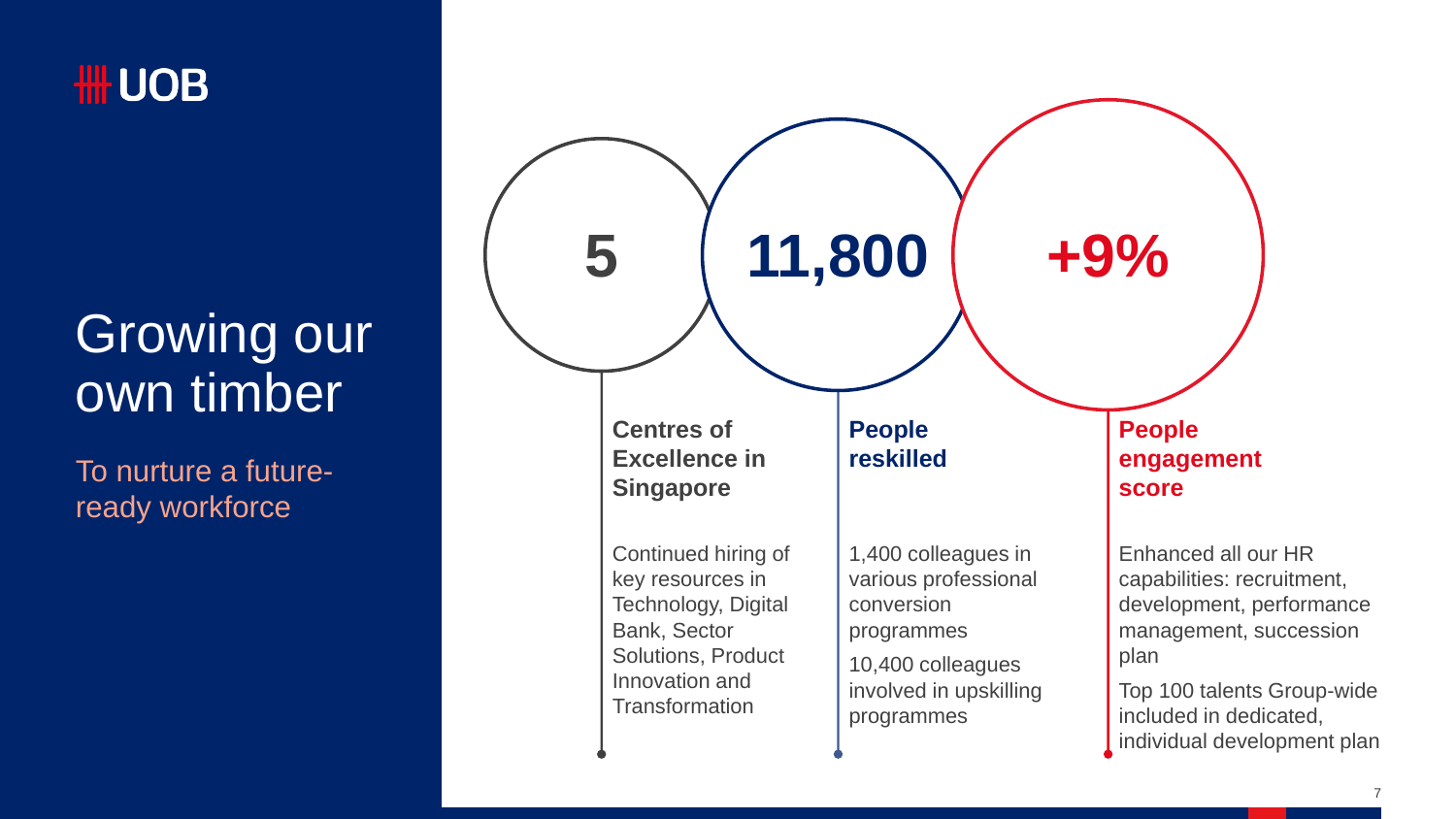

# Poised for growth **2 Outlook**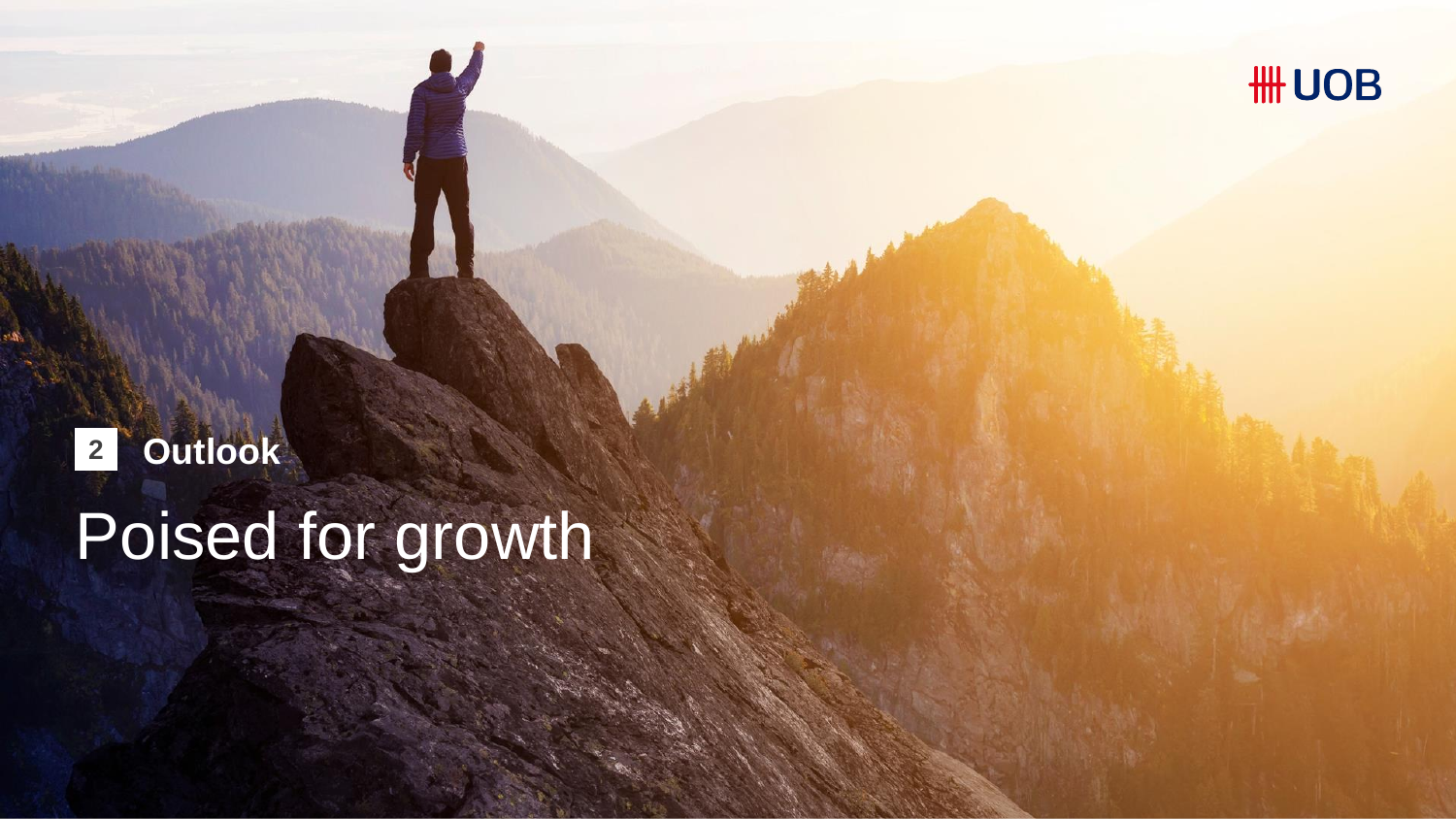### Our strategy remains unchanged



### **Wholesale**

Develop specialised solutions for the seven sectors that drive ASEAN's economic growth as well as its connectivity with Greater China

### **Retail**

Scale our customer base in ASEAN through ecosystem partnerships and digital platforms

Focus on higher value-added products through our omni-channel approach (particularly Wealth)

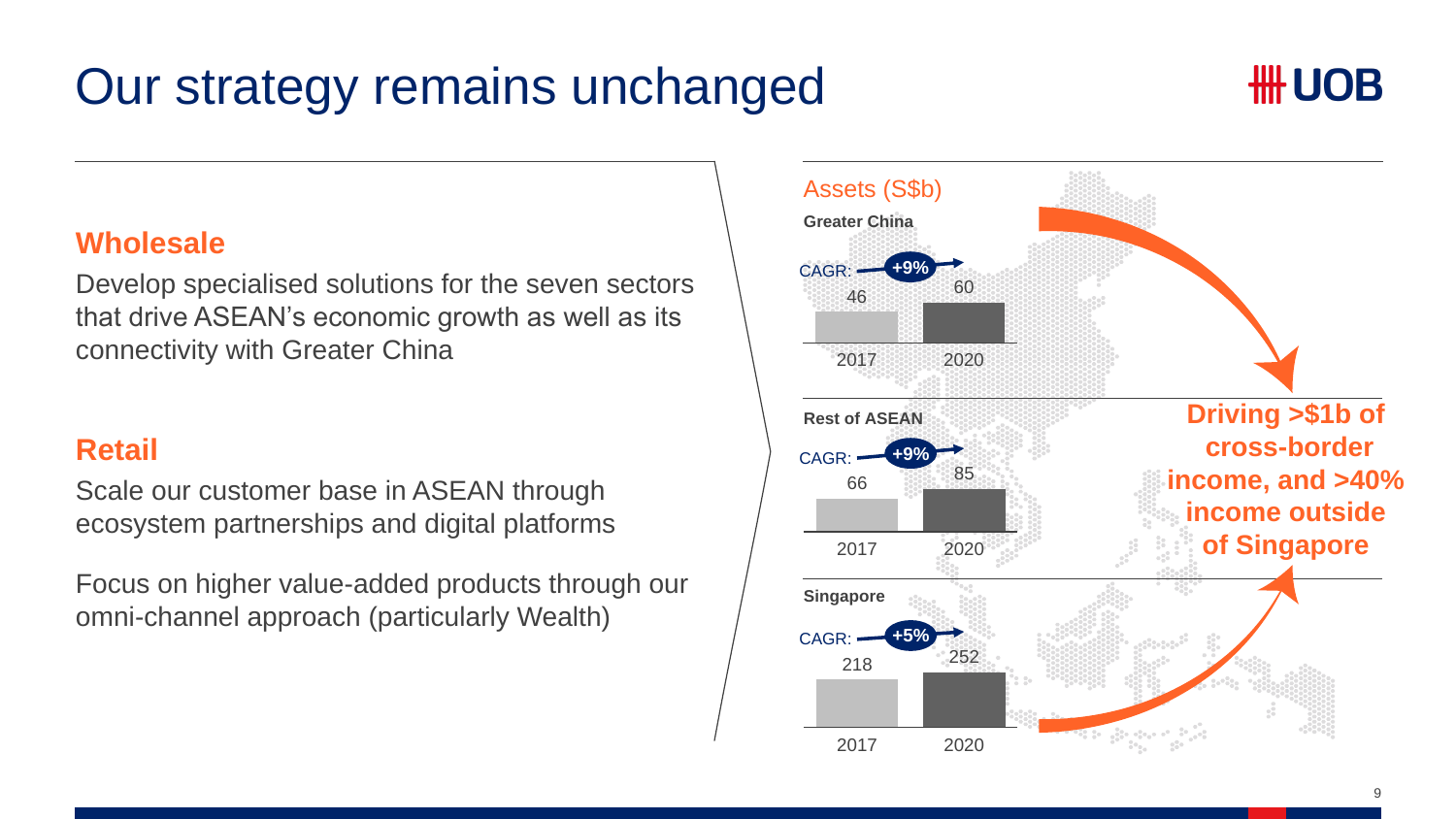### **HILOB**

### **Looking** ahead

Our drivers of growth:

- Deepening support of our existing customers
- ASEAN-Greater China connectivity and flows
- Digital and Omni-channel platforms across ASEAN
- Wealth management franchise

For FY21, we expect:

- High single-digit loan growth
- Double-digit growth in wealth fees
- Stable cost-income ratio
- Lower credit cost